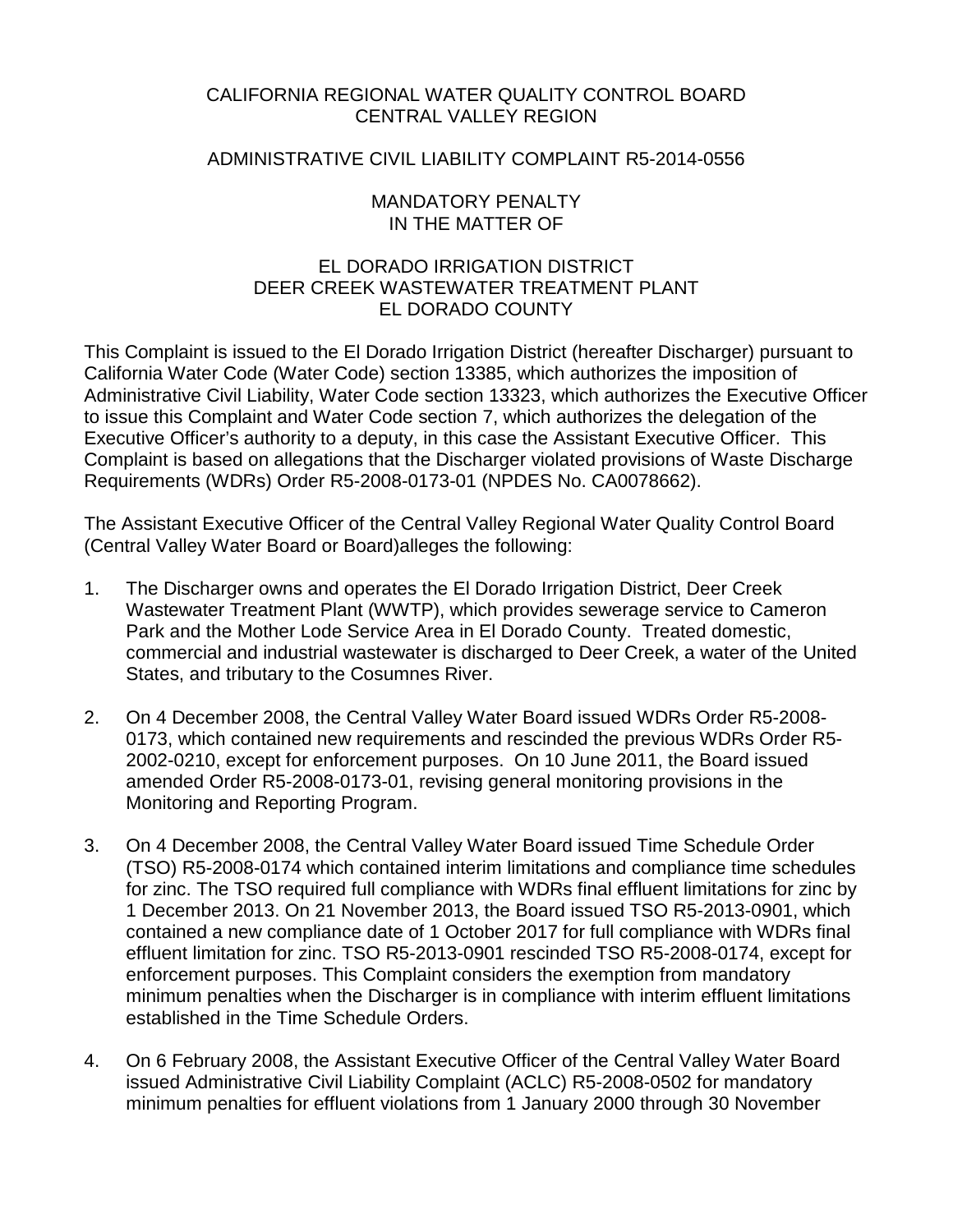2007. The Discharger paid the civil liability and the Board considers those effluent violations specifically listed in Attachment A to ACLC R5-2008-0502 to be resolved.

- 5. This Complaint addresses administrative civil liability for effluent violations that occurred during the period from 1 December 2007 through 31 March 2014. These violations are specifically identified in Attachment A to this Complaint as subject to mandatory minimum penalties. Attachment A to this Complaint is attached hereto and incorporated herein by this reference.
- 6. On 6 June 2014, Central Valley Water Board staff issued the Discharger a Notice of Violation and draft Record of Violations for effluent limitation violations from 1 December 2007 through 31 March 2014. On 16 June 2014, the Discharger responded and stated the mercury exceedance was a statistical outlier when compared to historical mercury results. The Discharger also stated it was likely that the mercury sample was subject to instrument contamination and carryover from a previous laboratory test. However, the Discharger did not provide definitive evidence from the contract laboratory supporting that there was contamination between test samples and that sample results are erroneous. Therefore, Board staff continues to allege the mercury violation in this complaint.
- 7. Water Code section 13385(h) and (i) require assessment of mandatory penalties and state, in part, the following:

Water Code section 13385(h)(1) states:

Notwithstanding any other provision of this division, and except as provided in subdivisions  $(i)$ ,  $(k)$ , and  $(l)$ , a mandatory minimum penalty of three thousand dollars (\$3,000) shall be assessed for each serious violation.

Water Code section 13385 (h)(2) states:

For the purposes of this section, a "serious violation" means any waste discharge that violates the effluent limitations contained in the applicable waste discharge requirements for a Group II pollutant, as specified in Appendix A to Section 123.45 of Title 40 of the Code of Federal Regulations, by 20 percent or more or for a Group I pollutant, as specified in Appendix A to Section 123.45 of Title 40 of the Code of Federal Regulations, by 40 percent or more.

Water Code section 13385 subdivision (i)(1) states, in part:

Notwithstanding any other provision of this division, and except as provided in subdivisions  $(i)$ ,  $(k)$ , and  $(l)$ , a mandatory minimum penalty of three thousand dollars (\$3,000) shall be assessed for each violation whenever the person does any of the following four or more times in any period of six consecutive months, except that the requirement to assess the mandatory minimum penalty shall not be applicable to the first three violations:

- A) Violates a waste discharge requirement effluent limitation.
- B) Fails to file a report pursuant to Section 13260.
- C) Files an incomplete report pursuant to Section 13260.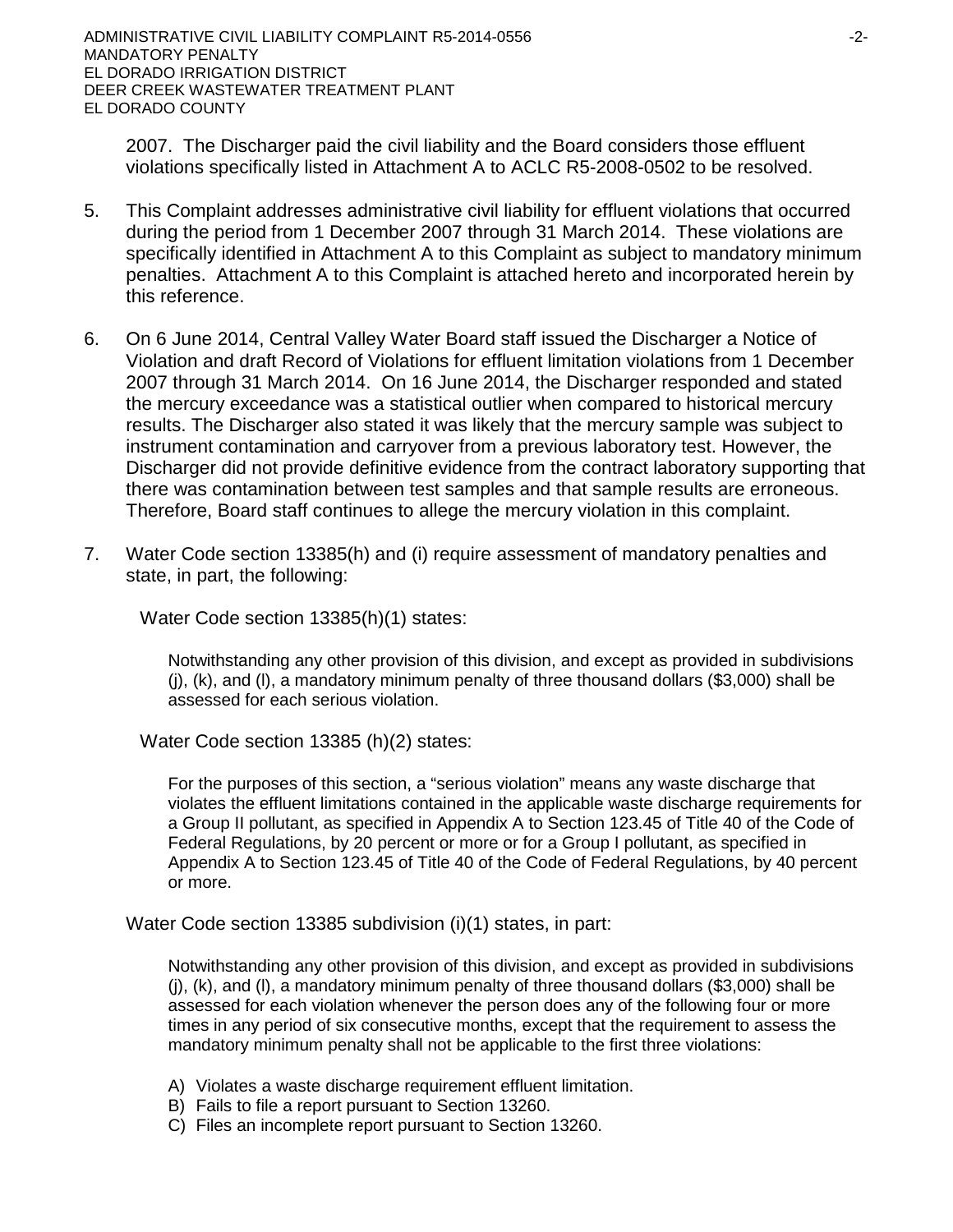- D) Violates a toxicity effluent limitation contained in the applicable waste discharge requirements where the waste discharge requirements do not contain pollutant-specific effluent limitations for toxic pollutants.
- 8. Water Code section 13323 states, in part:

Any executive officer of a regional board may issue a complaint to any person on whom administrative civil liability may be imposed pursuant to this article. The complaint shall allege the act or failure to act that constitutes a violation of law, the provision authorizing civil liability to be imposed pursuant to this article, and the proposed civil liability.

- 9. WDRs Order R5-2008-0173-01 Effluent Limitations IV.A.1.a.vii., include, in part, the following effluent limitations:
	- vii. **Mercury, Total Recoverable**. The total monthly mass discharge of total mercury shall not exceed 0.0024 lbs…
- 10. According to the Discharger's self-monitoring reports, the Discharger committed one (1) serious Group II violation of the above effluent limitations contained in WDRs Order R5-2008-0173-01, as shown in Attachment A. This violation is defined as serious because the measured concentration of a Group II constituent exceeded the maximum prescribed levels in WDRs Order R5-2008-0173-01 by 20 percent or more. The mandatory minimum penalty for this serious violation is **three thousand dollars (\$3,000)**.
- 11. The total amount of the mandatory penalties assessed for the alleged effluent violation is **three thousand dollars (\$3,000).** As stated herein, a detailed list of the alleged effluent violations is included in Attachment A. This Complaint addresses administrative civil liability for violations that are specifically identified in Attachment A as subject to mandatory minimum penalties.
- 12. On 14 February 2014, the Executive Officer designated Andrew Altevogt, Assistant Executive Officer, as the Lead Prosecution Officer for all enforcement matters originating in the Central Valley Region. The 14 February 2014 Delegation of Authority also authorizes Andrew Altevogt to issue Administrative Civil Liability Complaints.
- 13. Issuance of this Administrative Civil Liability Complaint to enforce Water Code Division 7, Chapter 5.5 is exempt from the provisions of the California Environmental Quality Act (Pub. Resources Code section 21000 et seq.), in accordance with California Code of Regulations, title 14, section 15321(a)(2).

# **EL DORADO IRRIGATION DISTRICT IS HEREBY GIVEN NOTICE THAT:**

1. The Assistant Executive Officer of the Central Valley Water Board proposes that the Discharger be assessed an Administrative Civil Liability in the amount of **three thousand dollars (\$3,000)**.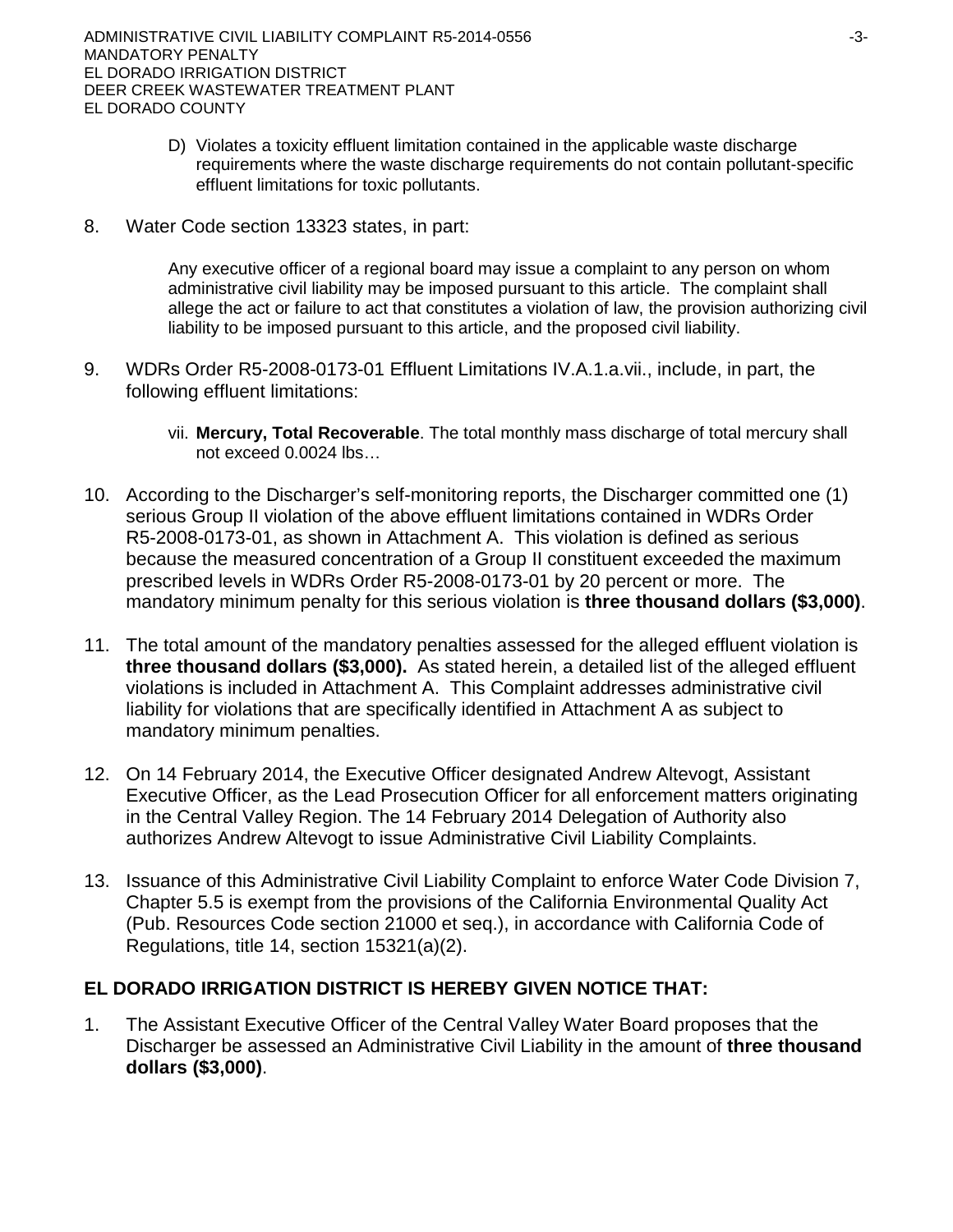- 2. A hearing on this matter will be held at the Central Valley Water Board meeting scheduled on **4/5 December 2014**, unless the Discharger does one of the following by **8 October 2014**:
	- a) Waives the hearing by completing the attached form (checking off the box next to Option 1) and returning it to the Central Valley Water Board. In addition, submits payment for the proposed civil liability of **three thousand dollars (\$3,000)** to the State Water Board, with a copy of the check to the Central Valley Water Board; or
	- b) Requests to engage in settlement discussions by checking the box next to Option 2 on the attached form, and returning it to the Board along with a letter describing the issues to be discussed. The Central Valley Water Board must agree to the postponement; or
	- c) Requests to delay the hearing by checking off the box next to Option 3 on the attached form, and returning it to the Board along with a letter describing the proposed length of delay and the issues to be discussed. The Central Valley Water Board must agree to the postponement.
- 3. If a hearing on this matter is held, the Central Valley Water Board will consider whether to affirm, reject, or modify the proposed Administrative Civil Liability, or whether to refer the matter to the Attorney General for recovery of judicial civil liability.
- 4. If this matter proceeds to hearing, the Assistant Executive Officer reserves the right to amend the proposed amount of civil liability to conform to the evidence presented, including but not limited to, increasing the proposed amount to account for the costs of enforcement (including staff, legal and expert witness costs) incurred after the date of the issuance of this Complaint through completion of the hearing.

*Original signed by* ANDREW ALTEVOGT, Assistant Executive Officer

8 September 2014

DATE

Attachment A: Record of Violations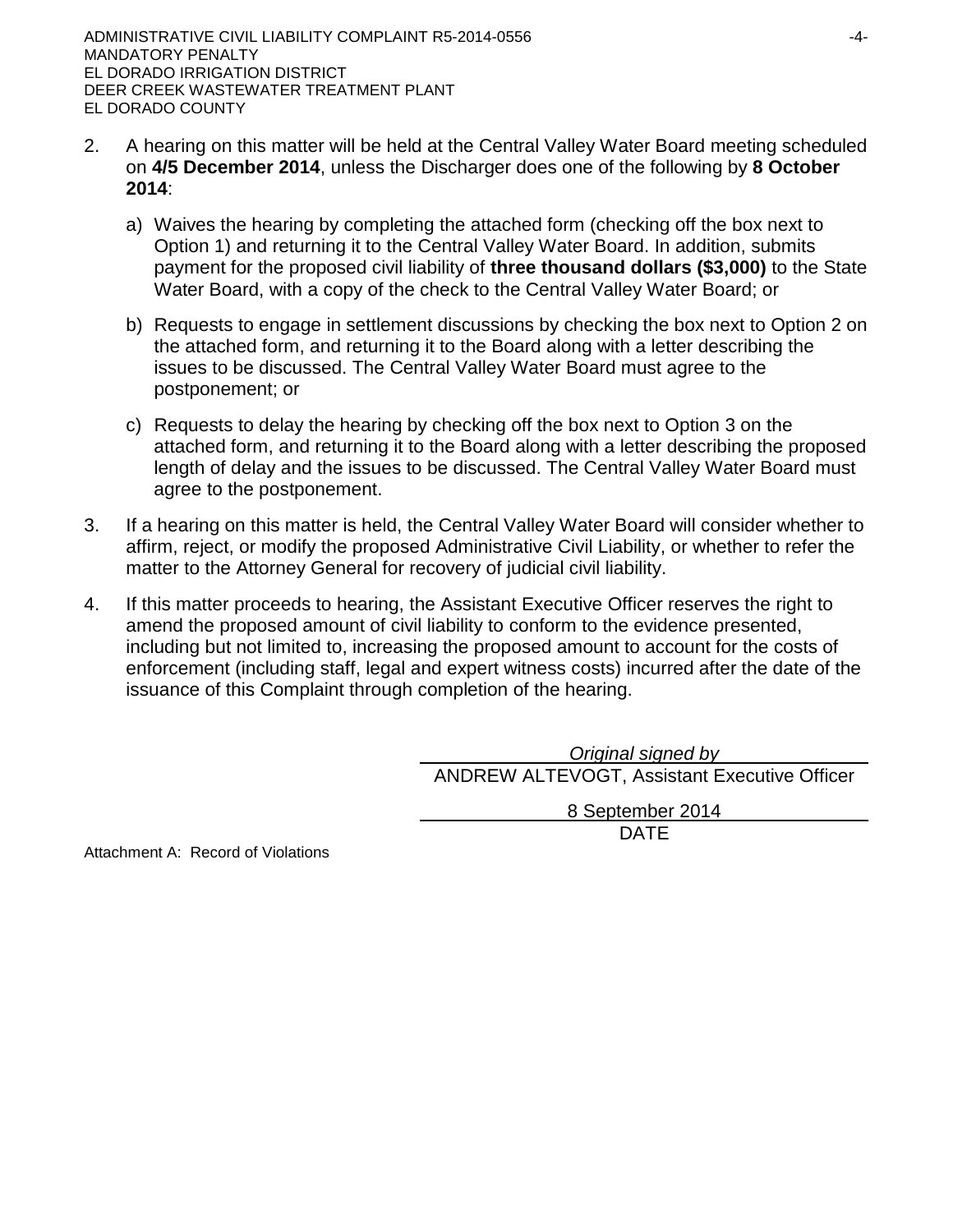#### **WAIVER FORM FOR ADMINISTRATIVE CIVIL LIABILITY COMPLAINT**

By signing this waiver, I affirm and acknowledge the following:

I am duly authorized to represent the El Dorado Irrigation District (hereafter Discharger) in connection with Administrative Civil Liability Complaint R5-2014-0556 (hereafter Complaint). I am informed that California Water Code section 13323, subdivision (b), states that, "a hearing before the regional board shall be conducted within 90 days after the party has been served. The person who has been issued a complaint may waive the right to a hearing."

#### **□** *(OPTION 1: Check here if the Discharger waives the hearing requirement and will pay in full.)*

- a. I hereby waive any right the Discharger may have to a hearing before the Central Valley Water Board.
- b. I certify that the Discharger will remit payment for the proposed civil liability in the full amount of **three thousand dollars (\$3,000)** by check that references "ACL Complaint R5-2014-0556" made payable to the *State Water Pollution Cleanup and Abatement Account*. Payment must be received by the State Water Resources Control Board, Accounting Office, Attn: ACL Payment at PO Box 1888, Sacramento, California, 95812-1888 by **8 October 2014**. The waiver and a copy of the check must be submitted to the Central Valley Water Board at 11020 Sun Center Drive #200, Rancho Cordova California, 95670 by **8 October 2014**.
- c. I understand the payment of the above amount constitutes a proposed settlement of the Complaint, and that any settlement will not become final until after a 30-day public notice and comment period. Should the Central Valley Water Board receive significant new information or comments during this comment period, the Central Valley Water Board's Executive Officer may withdraw the complaint, return payment, and issue a new complaint. I also understand that approval of the settlement will result in the Discharger having waived the right to contest the allegations in the Complaint and the imposition of civil liability.
- d. I understand that payment of the above amount is not a substitute for compliance with applicable laws and that continuing violations of the type alleged in the Complaint may subject the Discharger to further enforcement, including additional civil liability.

**□** *(OPTION 2: Check here if the Discharger waives the 90-day hearing requirement in order to engage in settlement discussions***.)** I hereby waive any right the Discharger may have to a hearing before the Central Valley Water Board within 90 days after service of the complaint, but I reserve the ability to request a hearing in the future. I certify that the Discharger will promptly engage the Central Valley Water Board Prosecution Team in settlement discussions to attempt to resolve the outstanding violation(s). By checking this box, the Discharger requests that the Central Valley Water Board delay the hearing so that the Discharger and the Prosecution Team can discuss settlement. It remains within the discretion of the Central Valley Water Board to agree to delay the hearing. Any proposed settlement is subject to the conditions described above under "Option 1."

**□** *(OPTION 3: Check here if the Discharger waives the 90-day hearing requirement in order to extend the hearing date and/or hearing deadlines. Attach a separate sheet with the amount of additional time requested and the rationale.)* I hereby waive any right the Discharger may have to a hearing before the Central Valley Water Board within 90 days after service of the complaint. By checking this box, the Discharger requests that the Central Valley Water Board delay the hearing and/or hearing deadlines so that the Discharger may have additional time to prepare for the hearing. It remains within the discretion of the Central Valley Water Board to approve the extension.

(Print Name and Title)

(Signature)

(Date)